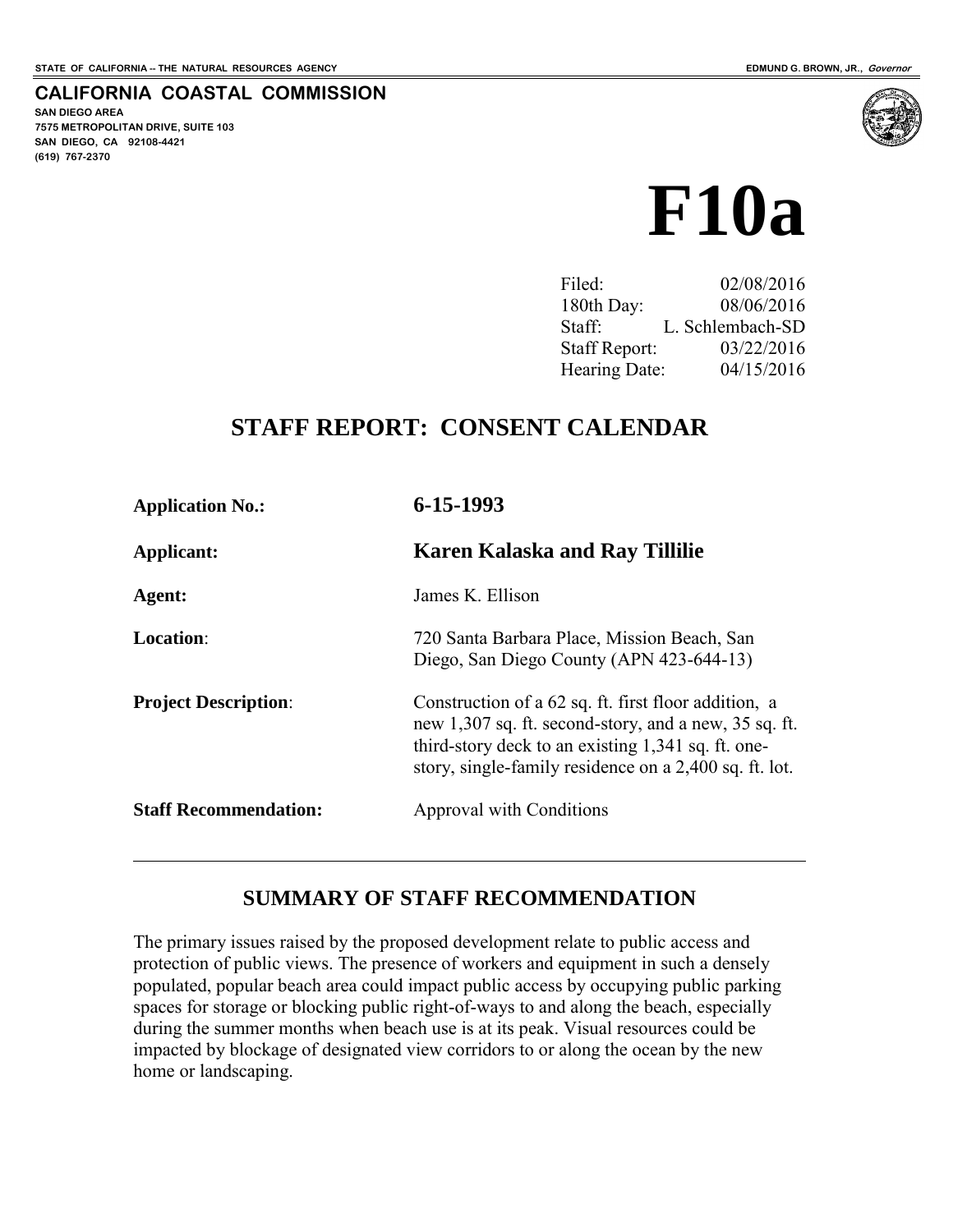#### 6-15-1993 (Kalaska and Tillilie)

To address these potential adverse impacts the Commission staff is recommending several special conditions. **Special Conditions #1 and #2** require submittal of final site and landscape plans to ensure the residence and landscaping are built according to plans that protect view corridors; **Special Condition #3** prohibits any construction activity from occurring between Memorial Day and Labor Day of any year; and **Special Condition #4** requires the applicant to record a deed restriction against the property that imposes the conditions of the permit for the purpose of providing notice to future property owners.

Commission staff recommends **approval** of coastal development permit application 6- 15-1993 as conditioned.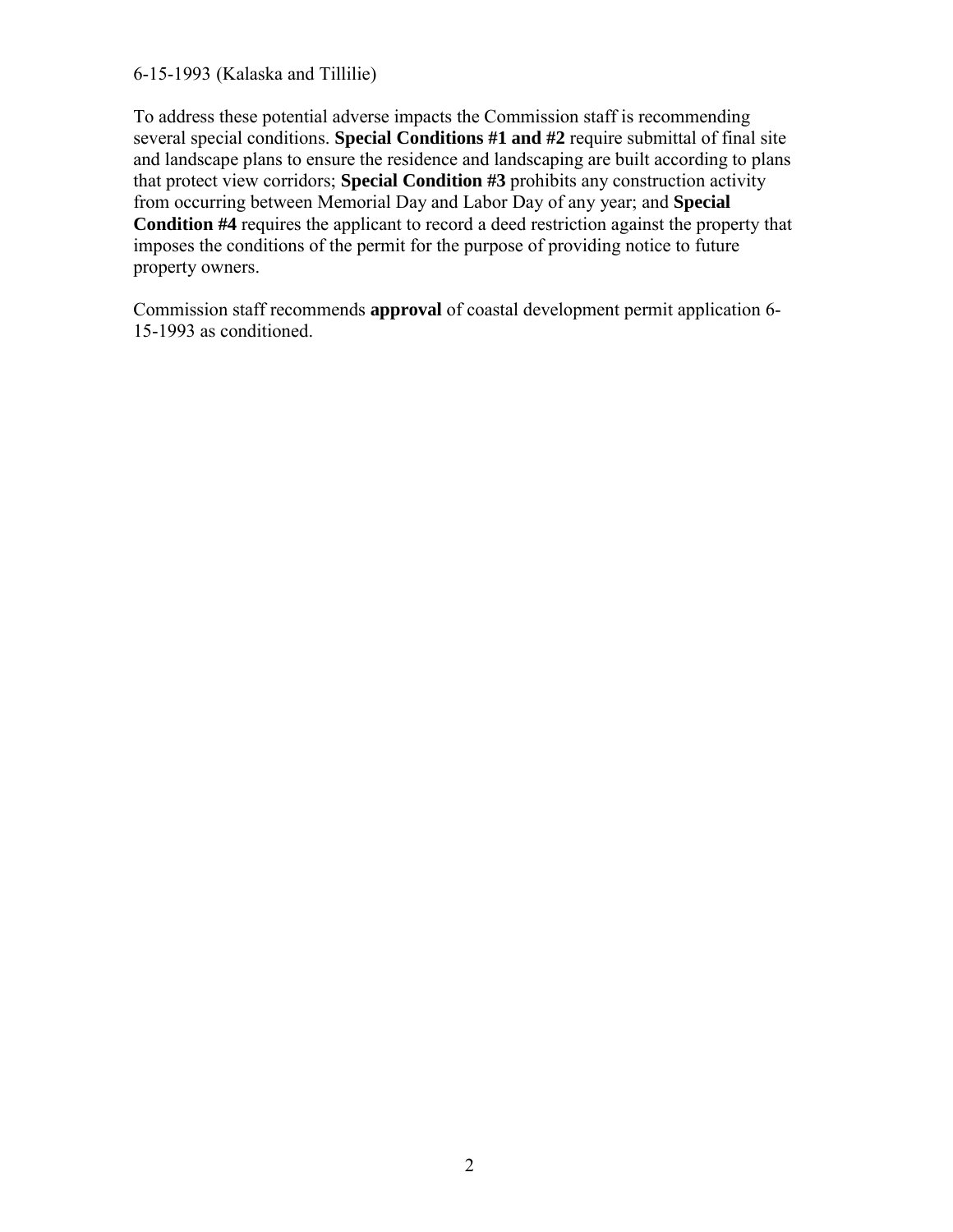# **TABLE OF CONTENTS**

| $A_{\cdot}$ |  |
|-------------|--|
| <b>B.</b>   |  |
| $C_{\cdot}$ |  |
|             |  |
|             |  |

# **EXHIBITS**

Exhibit 1 – Vicinity Map Exhibit 2 – Aerial View Exhibit 3 – Site Plan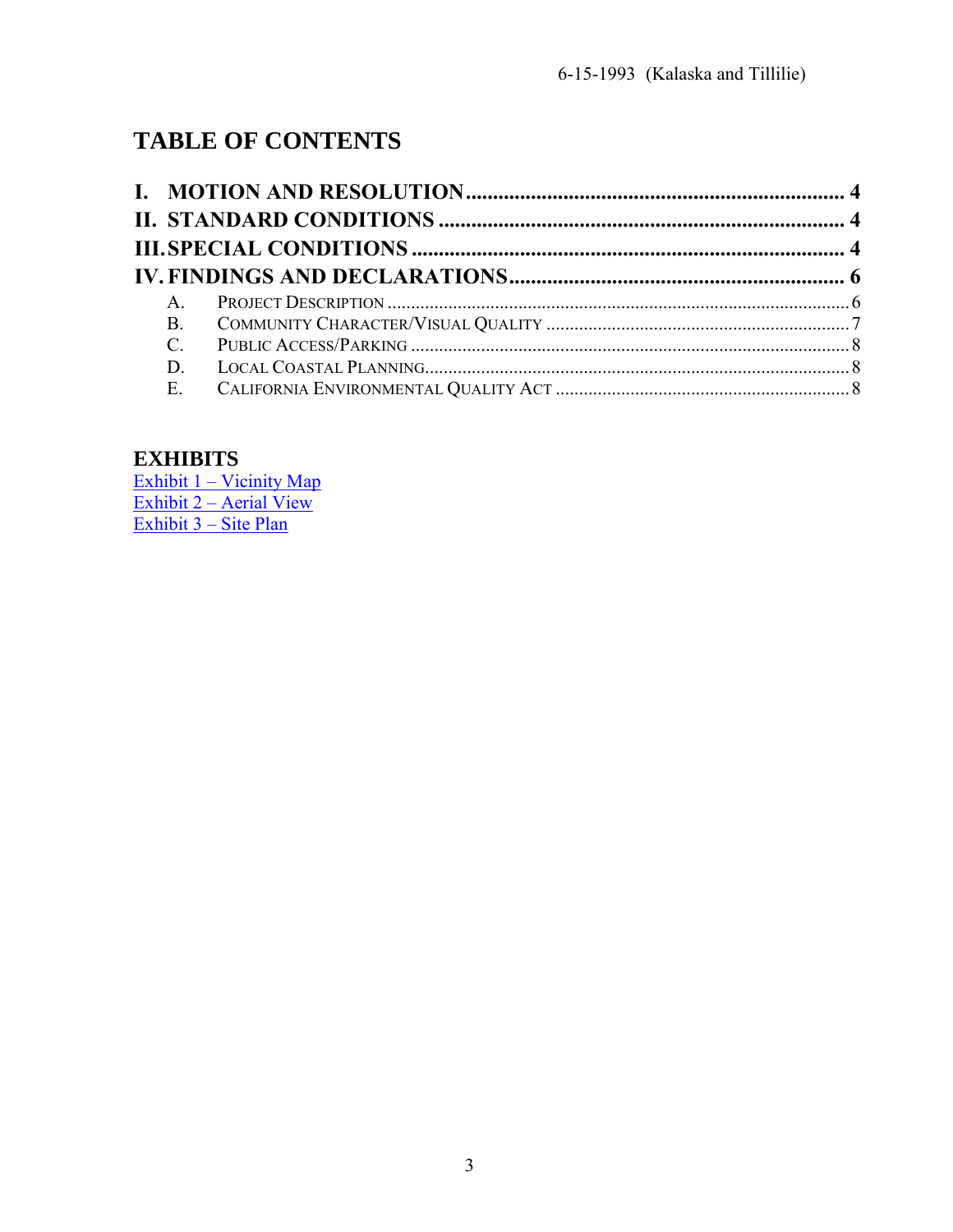# <span id="page-3-0"></span>**I. MOTION AND RESOLUTION**

#### **Motion:**

*I move that the Commission approve the coastal development permit applications included on the consent calendar in accordance with the staff recommendations.* 

Staff recommends a **YES** vote. Passage of this motion will result in approval of all the permits included on the consent calendar. The motion passes only by affirmative vote of a majority of the Commissioners present.

# <span id="page-3-1"></span>**II. STANDARD CONDITIONS**

This permit is granted subject to the following standard conditions:

- 1. **Notice of Receipt and Acknowledgment**. The permit is not valid and development shall not commence until a copy of the permit, signed by the permittee or authorized agent, acknowledging receipt of the permit and acceptance of the terms and conditions, is returned to the Commission office.
- 2. **Expiration.** If development has not commenced, the permit will expire two years from the date on which the Commission voted on the application. Development shall be pursued in a diligent manner and completed in a reasonable period of time. Application for extension of the permit must be made prior to the expiration date.
- 3. **Interpretation.** Any questions of intent of interpretation of any condition will be resolved by the Executive Director or the Commission.
- 4. **Assignment.** The permit may be assigned to any qualified person, provided assignee files with the Commission an affidavit accepting all terms and conditions of the permit.
- 5. **Terms and Conditions Run with the Land.** These terms and conditions shall be perpetual, and it is the intention of the Commission and the permittee to bind all future owners and possessors of the subject property to the terms and conditions.

# <span id="page-3-2"></span>**III. SPECIAL CONDITIONS**

This permit is granted subject to the following special conditions:

1. **Final Plans. PRIOR TO THE ISSUANCE OF THIS COASTAL DEVELOPMENT PERMIT, the applicant shall submit to the Executive Director** for review and written approval final project plans. Said plans shall first be stamped approved by the City of San Diego and be in substantial conformance with the plans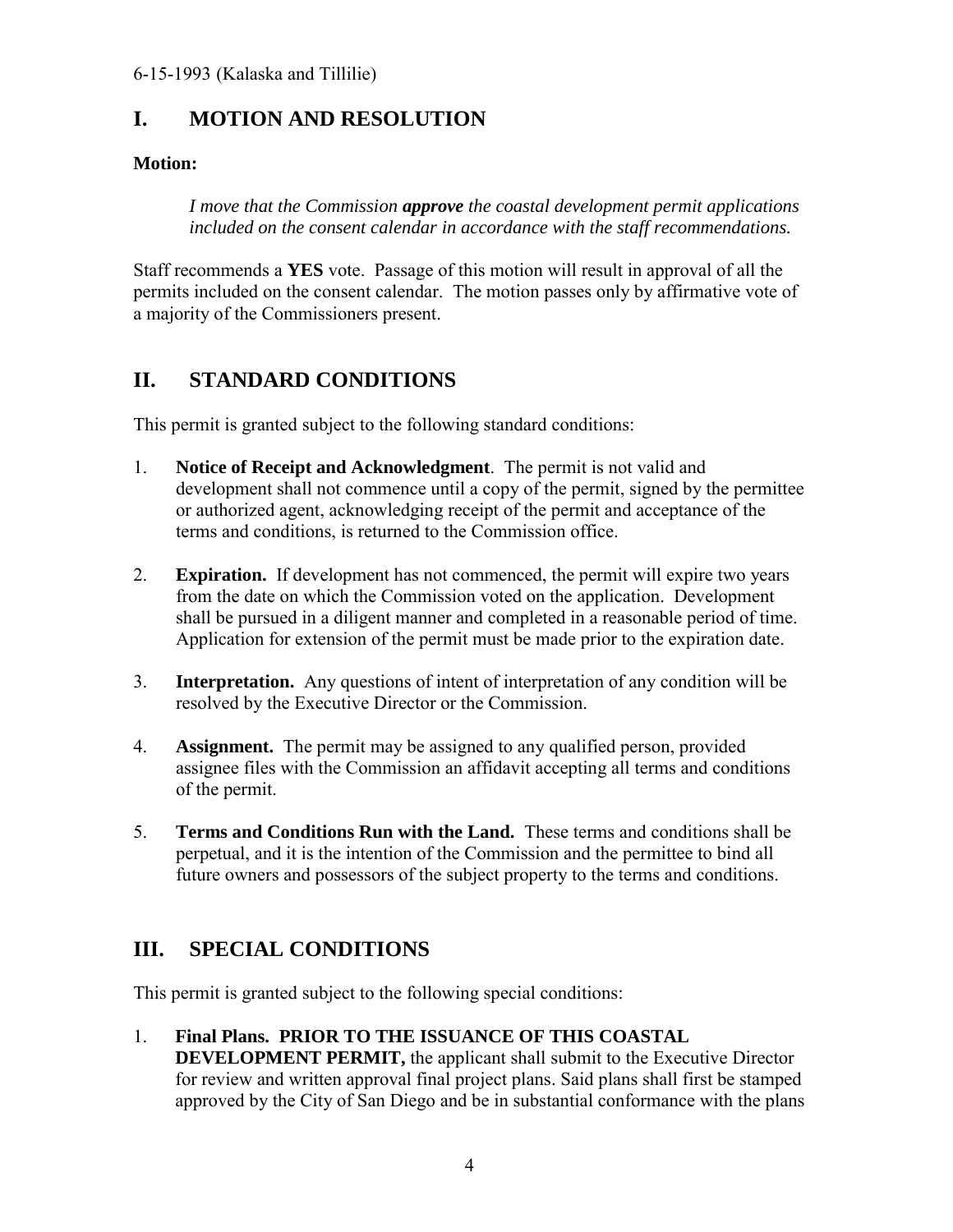submitted by James Ellison Architecture & Planning and date-stamped received on 02/08/2015.

The applicant shall undertake the development in accordance with the approved plans. Any proposed changes to the approved plans shall be reported to the Executive Director. No changes to the plans shall occur without a Coastal Commission-approved amendment to this coastal development permit unless the Executive Director determines that no amendment is legally required.

#### 2. **Final Landscape/Yard Area Plans. PRIOR TO THE ISSUANCE OF THIS COASTAL DEVELOPMENT PERMIT**, the applicant shall submit to the Executive Director for review and written approval final landscaping and fencing plans. Said plans shall first be stamped approved by the City of San Diego and be in substantial conformance with the plans submitted by James Ellison Architecture & Planning and date-stamped received on 02/08/2015, and shall include the following:

- a. A view corridor, 10 feet wide, shall be preserved in the southern yard area adjacent to Santa Barbara Place. All proposed landscaping in the southern yard area shall be maintained at a height of three feet or lower (including raised planters) to preserve the views from Mission Boulevard toward the ocean.
- b. All landscaping shall be drought tolerant and native or non-invasive plant species. All landscape materials within the identified view corridors shall be species with a growth potential not to exceed three feet at maturity. No plant species listed as problematic and/or invasive by the California Native Plant Society, the California Invasive Plant Council, or identified from time to time by the State of California shall be employed or allowed to naturalize or persist on the site. No plant species listed as "noxious weed" by the State of California or the U.S. Federal Government shall be utilized within the property. If using potable water for irrigation, the project shall use water-conserving emitters (e.g. microspray) and drip irrigation. Use of weather-based irrigation controllers and reclaimed water for irrigation is encouraged.
- c. Any fence or walls, including glass walls, trellis walls, and retaining walls, located within the southern yard setback along Santa Barbara Place shall not exceed a height of three feet above existing grade or proposed grade, whichever is lower.
- d. A written commitment by the applicant that five years from the date of the issuance of the coastal development permit for the residential structure, the applicant will submit for the review and written approval of the Executive Director a landscaping monitoring report, prepared by a licensed Landscape Architect or qualified Resource Specialist, that certifies whether the on-site landscaping is in conformance with the landscape plan approved pursuant to this special condition. The monitoring report shall include photographic documentation of plant species and plant coverage.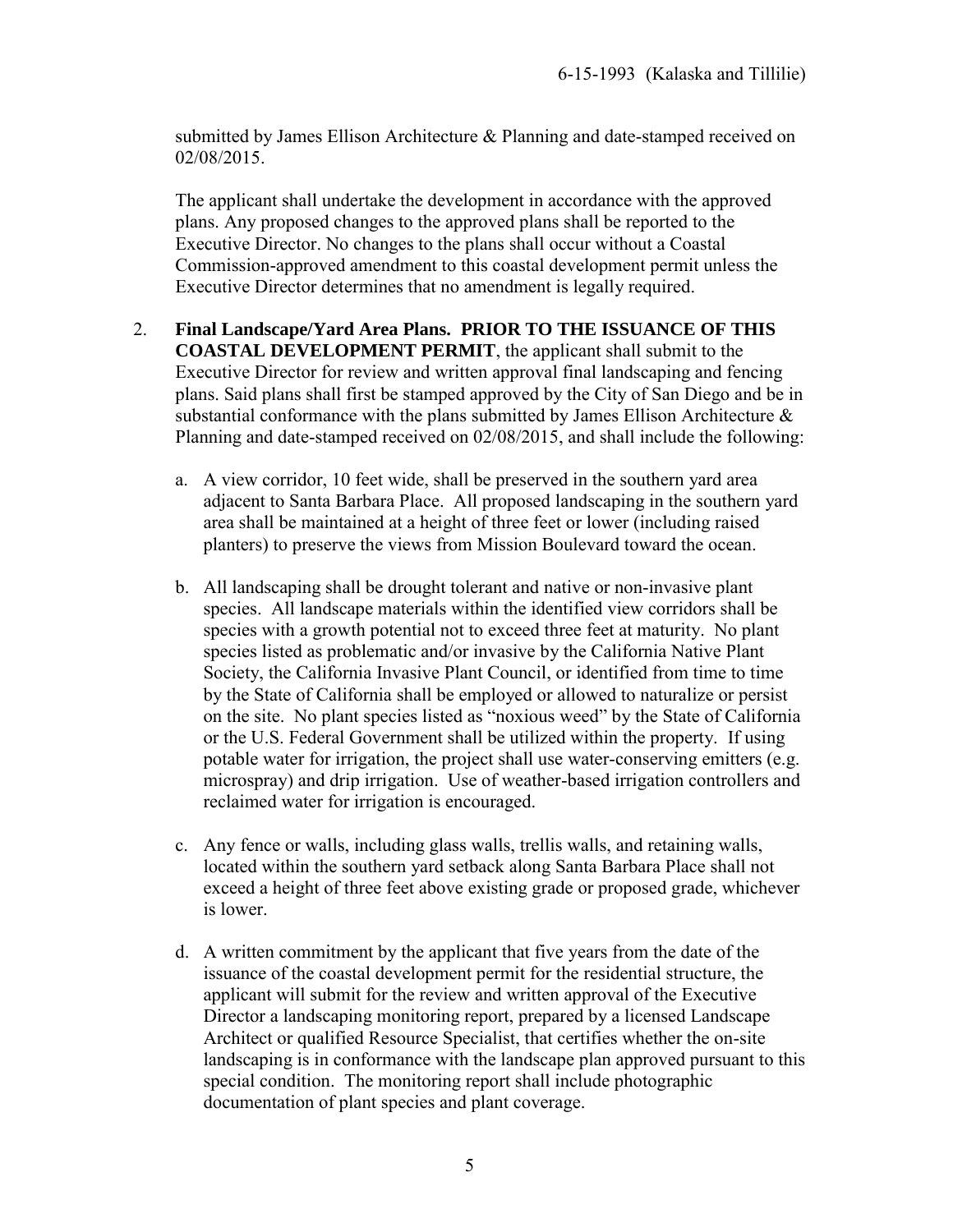#### 6-15-1993 (Kalaska and Tillilie)

If the landscape monitoring report indicates the landscaping is not in conformance with or has failed to meet the performance standards specified in the landscaping plan approved pursuant to this permit, the applicant, or successor in interest, shall submit a revised or supplemental landscape plan for the review and written approval of the Executive Director. The revised landscaping plan must be prepared by a licensed Landscape Architect or Resource Specialist and shall specify measures to remediate those portions of the original plan that have failed or are not in conformance with the original approved plan.

The applicant shall undertake the development in accordance with the approved plans. Any proposed changes to the approved plans shall be reported to the Executive Director. No changes to the plans shall occur without a Coastal Commission-approved amendment to this coastal development permit unless the Executive Director determines that no amendment is legally required.

- 3. **Timing of Construction.** No work shall occur between Memorial Day weekend and Labor Day of any year. Access corridors and staging areas shall be located in a manner that has the least impact on public access via the maintenance of existing parking areas and traffic flow on coastal access routes. No street closure or use of public parking as staging areas will occur. Deliveries shall be conducted during non-peak hours. Deliveries, staging and parking for construction personnel shall be accommodated on site.
- 4. **Deed Restriction. PRIOR TO THE ISSUANCE OF THIS COASTAL DEVELOPMENT PERMIT**, the applicant shall submit to the Executive Director for review and written approval documentation demonstrating that the applicant has executed and recorded against the parcel(s) governed by this permit a deed restriction, in a form and content acceptable to the Executive Director: (1) indicating that, pursuant to this permit, the California Coastal Commission has authorized development on the subject property subject to the terms and conditions that restrict the use and enjoyment of that property, and (2) imposing the special conditions of this permit as covenants, conditions, and restrictions on the use and enjoyment of the property. The deed restriction shall include a legal description of the entire parcel or parcels governed by this permit. The deed restriction shall also indicate that, in the event of an extinguishment or termination of the deed restriction for any reason, the terms and conditions of this permit shall continue to restrict the use and enjoyment of the subject property so long as either this permit or the development it authorizes, or any part, modification, or amendment thereof, remains in existence or with respect to the subject property.

## <span id="page-5-0"></span>**IV. FINDINGS AND DECLARATIONS**

#### <span id="page-5-1"></span>**A. PROJECT DESCRIPTION**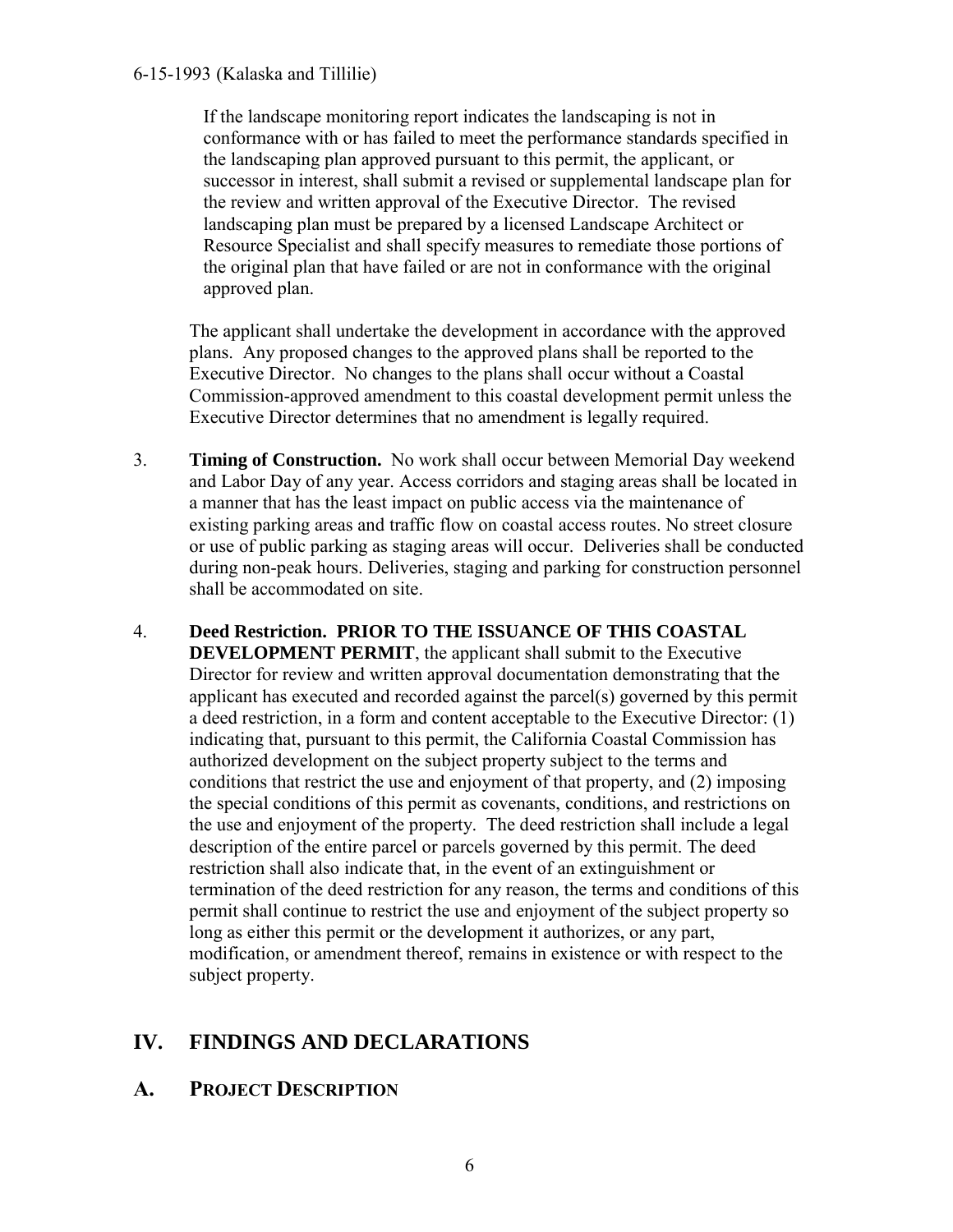The proposed project is the construction of 62 sq. ft. of additions to the first floor, a new 1,307 sq. ft. second-story, and a new 35 sq. ft. third-story deck to an existing 1,341 sq. ft. one-story, single-family residence on a 2,400 sq. ft. lot at 720 Santa Barbara Place in the Mission Beach community of the City of San Diego (Exhibit #1). The subject site is zoned R-S, which is a zone that regulates residential development in Mission Beach.

The subject site fronts Santa Barbara Place on the east side of Strand Way, approximately 140 feet inland from the west side of Ocean Front Walk public boardwalk (Exhibit #2). In the Mission Beach neighborhood, the public right-of-way of the various courts and places, which are generally east-west running streets, as well as the yard setbacks of the adjacent properties comprise the community's public view corridors. Additionally, Ocean Front Walk, which runs north-south along the beach, serves not only as a highly popular public boardwalk and access way, but also serves as a public view corridor along the shoreline. Because the project is located between the first public road and the sea, there is the potential for the project to impact views to the shoreline from Mission Boulevard.

The Commission typically requires that new development not encroach into yard setback areas to block public views to and along the ocean. In this particular project, structures or landscaping in the southern yard area could impede views west towards the ocean. Additionally, demolition and construction activity could impede public access by occupying public parking spaces or blocking public right-of-ways with materials or debris.

However, as proposed, no portion of the proposed development would encroach into the view corridor down Santa Barbara Place towards the ocean. To ensure potential adverse impacts are avoided, **Special Condition #1** requires the applicant to construct the home in substantial conformance with the plans submitted to the Commission. In order to ensure that landscaping in the southern yard area does not impede views to and along the ocean in the future, **Special Condition #2** requires the applicant to submit a landscaping plan requiring all landscape and hardscape in the southern yard areas to consist of lowlying materials not exceeding three feet in height. With **Special Condition #3**  prohibiting any development between Memorial Day weekend and Labor Day of any year, the proposed development will not have an adverse impact on public access to the coast or to nearby recreational facilities, and construction activities and staging areas will be contained within the boundaries of the subject site. Finally, **Special Condition #4** ensures that recordation of the permit conditions against the property will bind any future successors to the property to the above mentioned protections and conditions.

## <span id="page-6-0"></span>**B. COMMUNITY CHARACTER/VISUAL QUALITY**

The development is located within an existing developed area and, as conditioned, will be compatible with the character and scale of the surrounding area and will not impact public views. Therefore, the Commission finds that the development, as conditioned, conforms to Section 30251 of the Coastal Act.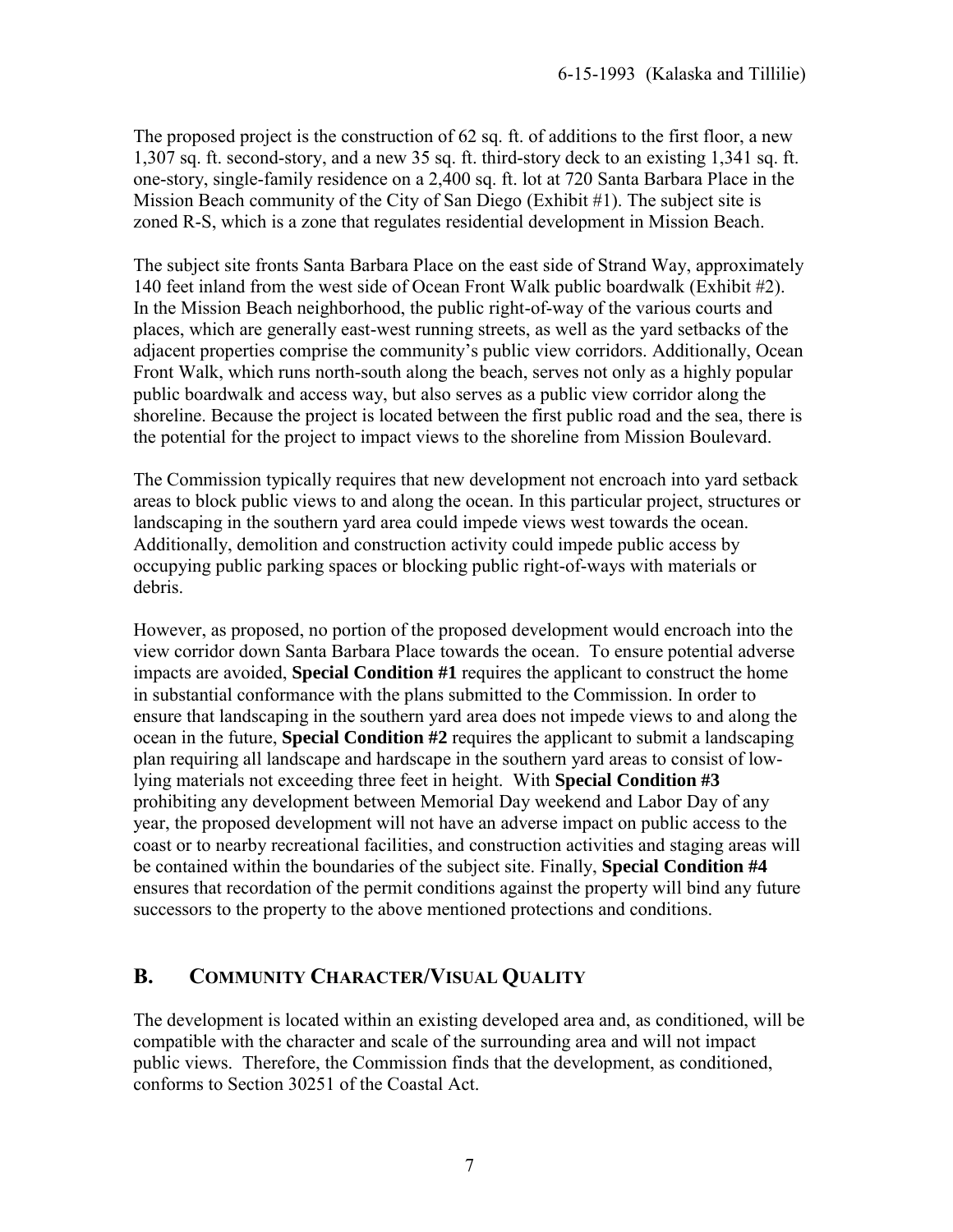### <span id="page-7-0"></span>**C. PUBLIC ACCESS/PARKING**

As conditioned, the proposed development will not have an adverse impact on public access to the coast or to nearby recreational facilities. As conditioned, the proposed development conforms to Sections 30210 through 30214, Sections 30220 through 30224, Section 30252 and Section 30604(c) of the Coastal Act.

## <span id="page-7-1"></span>**D. LOCAL COASTAL PLANNING**

The subject site is located in an area of original jurisdiction, where the Commission retains permanent permit authority and Chapter 3 of the Coastal Act remains the legal standard of review. As conditioned, the proposed development is consistent with Chapter 3 of the Coastal Act. Approval of the project, as conditioned, will not prejudice the ability of the City of San Diego to continue to implement its certified LCP for the Mission Beach community.

## <span id="page-7-2"></span>**E. CALIFORNIA ENVIRONMENTAL QUALITY ACT**

As conditioned, there are no feasible alternatives or feasible mitigation measures available which would substantially lessen any significant adverse effect which the activity may have on the environment. Therefore, the Commission finds that the proposed project, as conditioned to mitigate the identified impacts, is the least environmentally damaging feasible alternative and is consistent with the requirements of the Coastal Act to conform to CEQA.

```
 (G:\San Diego\Reports\2015\6-15-1993 Kalaska SFR stf rpt.docx)
```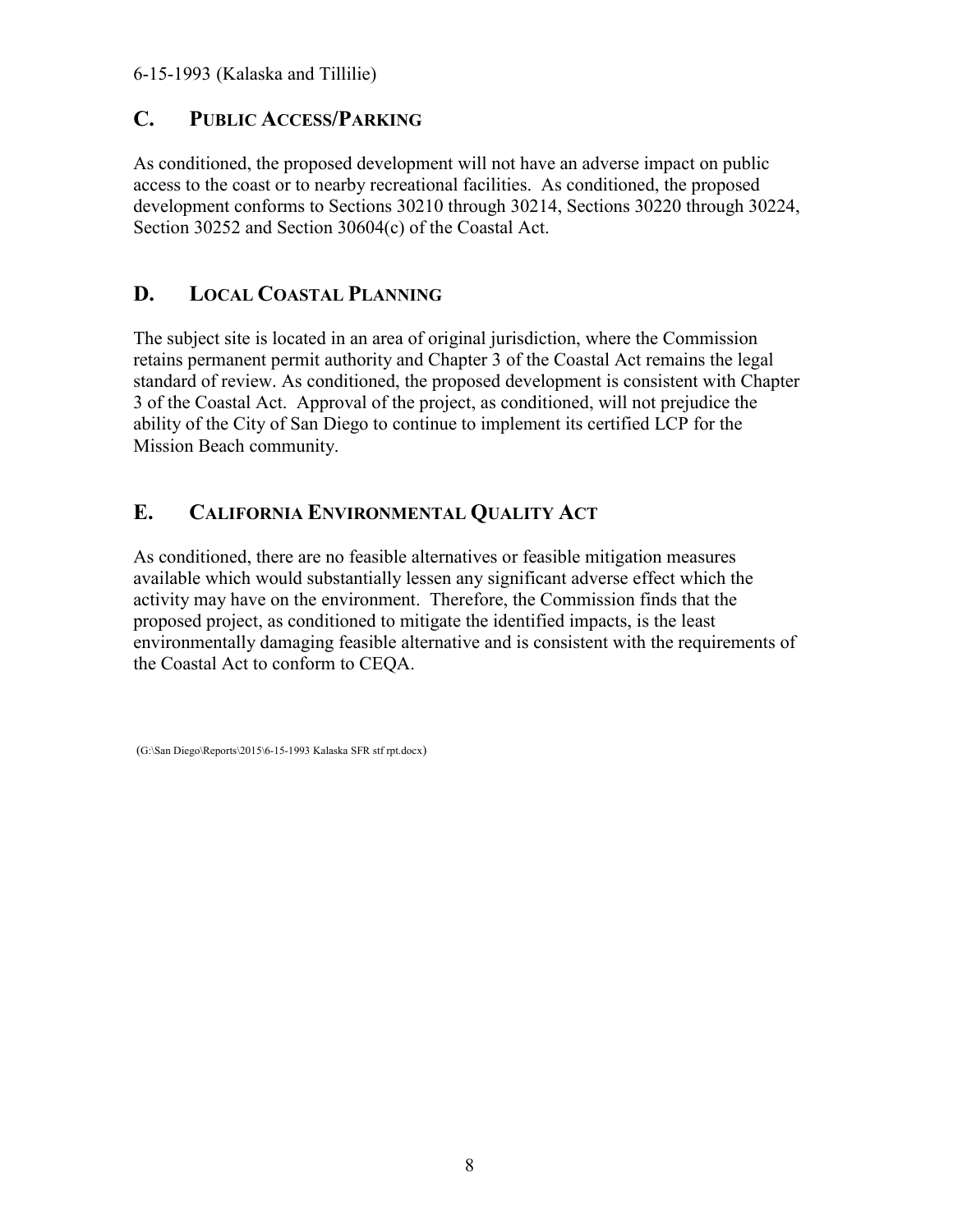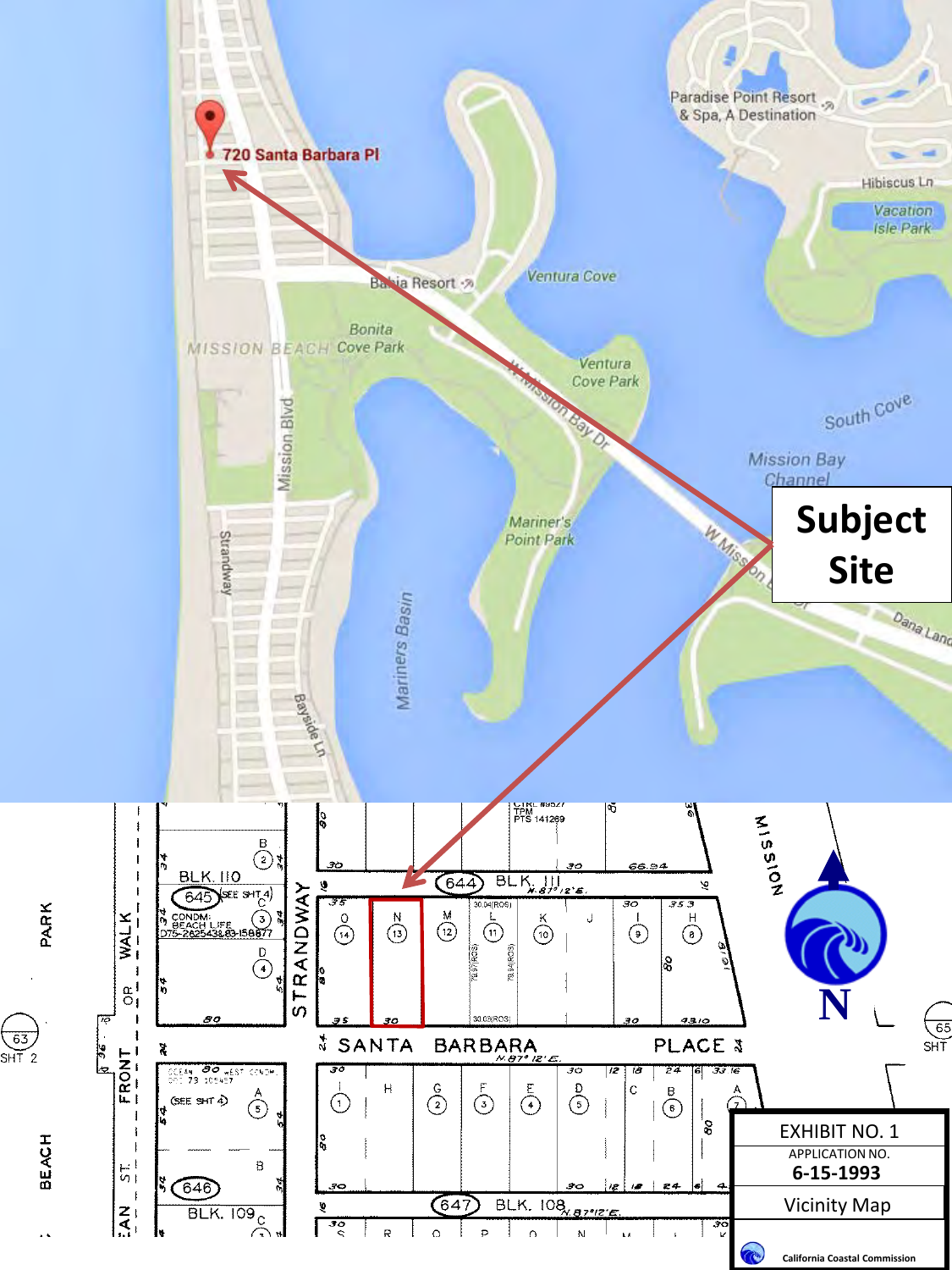